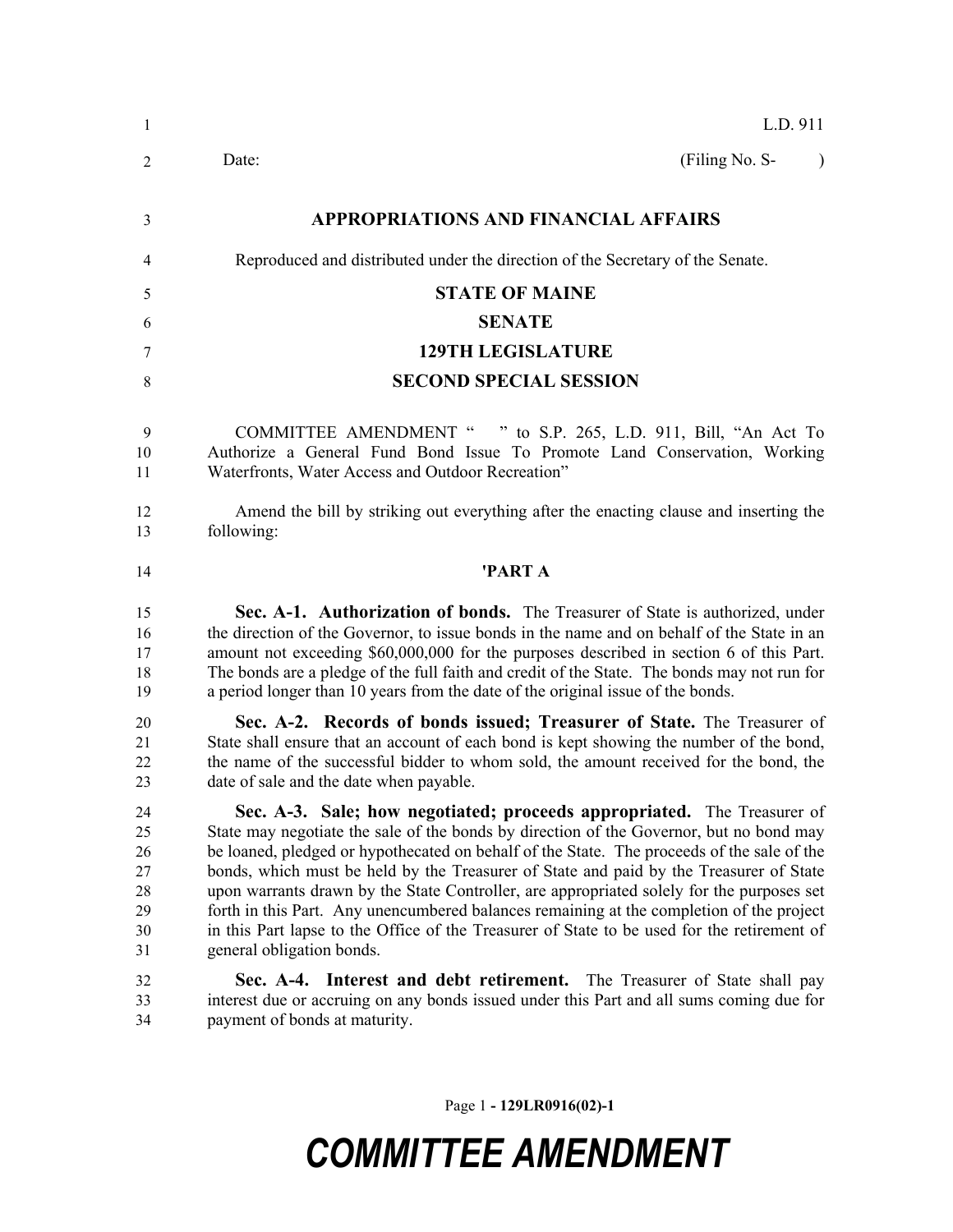**Sec. A-5. Disbursement of bond proceeds.** The proceeds of the bonds must be expended as set out in this Part under the direction and supervision of the Department of Agriculture, Conservation and Forestry.

 1. The proceeds of the bonds for the Land for Maine's Future Board as set out in section 6 must be expended by the Department of Agriculture, Conservation and Forestry for acquisition of land and interest in land for conservation, water access, outdoor recreation, wildlife or fish habitat, working farmland preservation in accordance with the provisions for such acquisitions under the Maine Revised Statutes, Title 5, chapter 353 and working waterfront preservation in accordance with the terms of Public Law 2005, chapter 462, Part B, section 6, including all costs associated with such acquisitions, except that use of the proceeds of these bonds is subject to the following conditions and requirements.

- A. Hunting, fishing, trapping and public access may not be prohibited on land acquired with bond proceeds, except to the extent of applicable state, local or federal laws, rules and regulations and except for working waterfront projects and working farmland preservation projects.
- B. Payment from bond proceeds for acquisitions of land or interest in land for community conservation projects as defined in the Maine Revised Statutes, Title 5, section 6201, subsection 1-B may be made directly to cooperating entities as defined in Title 5, section 6201, subsection 2 for acquisition of land and interest in land by cooperating entities, subject to terms and conditions enforceable by the State to ensure its use for the purposes of this Part.
- C. The bond funds expended for conservation, recreation, working waterfronts, working farmland, community conservation projects and water access must be matched with at least \$40,000,000 in public and private contributions. Seventy percent of that amount must be in the form of cash or other tangible assets, including the value of land and real property interest acquired by or contributed to cooperating entities, as defined in Title 5, section 6201, subsection 2, when property interests have a direct relationship to the property proposed for protection, as determined by the Land for Maine's Future Board. The remaining 30% may be matching contributions and may include the value of project-related, in-kind contributions of goods and services to and by cooperating entities.
- D. Because of changing climate conditions, projects that address climate change, resiliency and mitigation strategies that benefit natural ecosystems, wildlife and working waterfronts and farmland to adapt must be given special consideration by the Land for Maine's Future Board.
- E. To the extent the purposes are consistent with the disbursement provisions in this Part, 100% of the bond proceeds may be considered as state match for any federal funding to be made available to the State.
- 2. Because portions of the State have deer populations that are struggling and deer wintering habitat protection is vital to the survival and enhancement of these populations, projects that conserve and protect deer wintering areas are considered to have special value and must receive preferential consideration during scoring of new applications for support under Title 5, chapter 353. The Department of Agriculture, Conservation and Forestry and the Department of Inland Fisheries and Wildlife shall take a proactive

Page 2 **- 129LR0916(02)-1**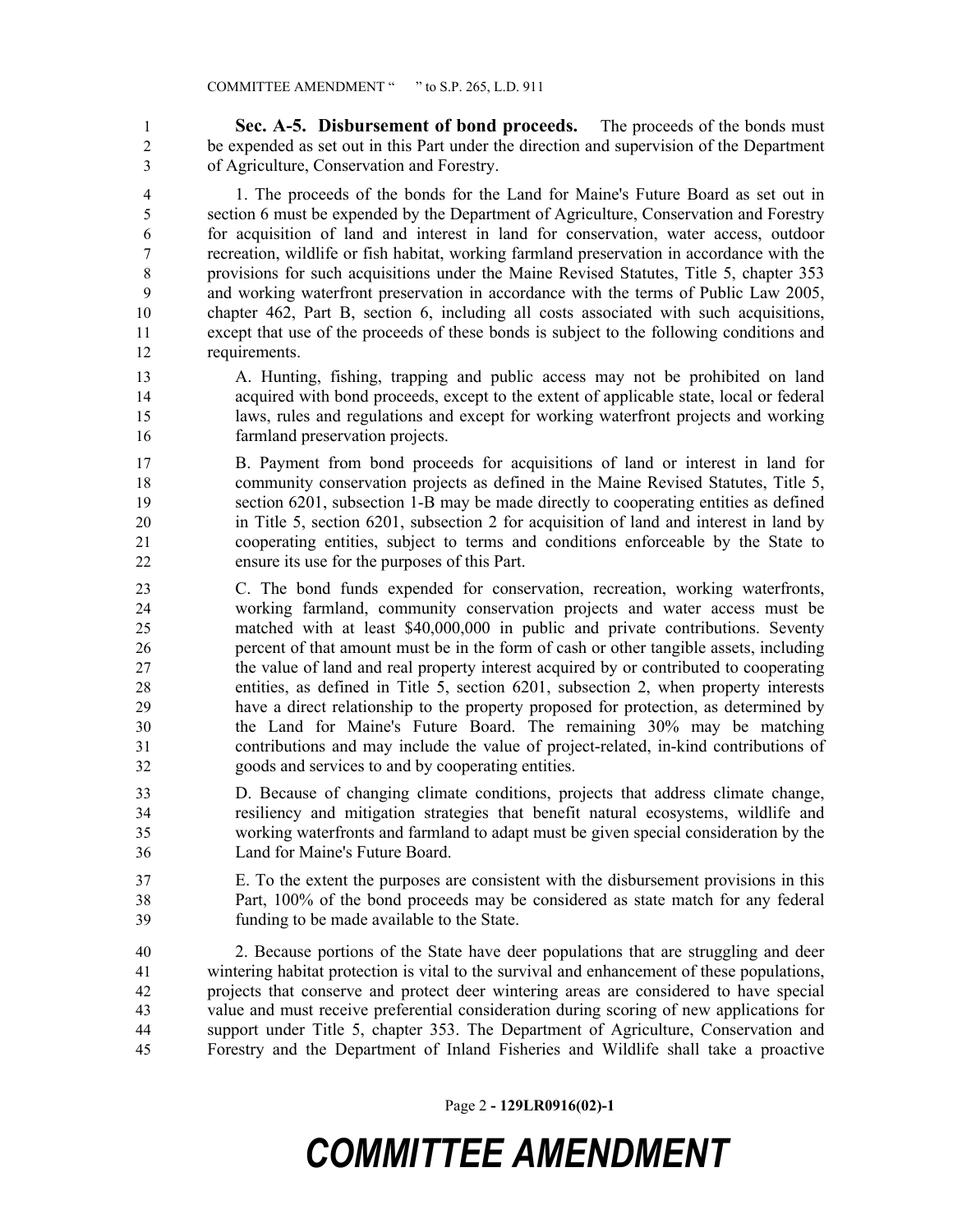approach to pursuing land conservation projects that include conservation of priority deer wintering areas and not working waterfront preservation projects or working farmland preservation projects. Priority deer wintering areas are of at least 500 acres or contiguous with existing conservation land so that the combined acreage constitutes at least 500 acres, have been historically used by deer at some point since 1950 and are capable of providing shelter for deer on the effective date of this Part or within 20 years. The Department of Inland Fisheries and Wildlife shall include in conservation negotiations under this section provisions for the appropriate management of priority deer wintering areas. Land and interest in land purchased by the State that contains priority deer wintering areas must be managed using protocol provided by the Department of Inland Fisheries and Wildlife.

 3. Of the bond proceeds allocated to the Land for Maine's Future Board as set out in section 6, at least 5% must be made available to acquire public access to water in accordance with Title 5, section 6203-A. Funds under this subsection not spent within a 10-year period may be allocated at the discretion of the Land for Maine's Future Board.

 4. Of the bond proceeds allocated to the Land for Maine's Future Board as set out in section 6, at least 10% must be made available to protect farmland in accordance with Title 5, section 6207. Funds under this subsection not spent within a 10-year period may be allocated at the discretion of the Land for Maine's Future Board.

 5. Of the bond proceeds allocated to the Land for Maine's Future Board as set out in section 6, at least 10% must be made available to preserve working waterfronts in accordance with Public Law 2005, chapter 462, Part B, section 6. Funds under this subsection not spent within a 10-year period may be allocated at the discretion of the Land for Maine's Future Board.

 **Sec. A-6. Disbursement of bond proceeds from General Fund bond issue.**  The proceeds of the sale of the bonds authorized under this Part must be expended as designated in the following schedule.

 

#### **AGRICULTURE, CONSERVATION**

- **AND FORESTRY, DEPARTMENT OF**
- 

#### **Land for Maine's Future Board**

 Provides funds in order to leverage \$40,000,000 in matching contributions from public and private sources to be used for the acquisition of land and interest in land for conservation; water access; wildlife or fish habitat including deer wintering areas; outdoor recreation including hunting and fishing; and working farmland preservation and working waterfront preservation. No more than \$10,000,000 may be issued in the first year by the Land for Maine's Future Board and no more than \$10,000,000 may be issued by the Land for Maine's Future Board in each of the 3 subsequent years, except that any unused balance may be added to the specified amount in subsequent years.

Total \$40,000,000 \$40,000,000 \$40,000,000 \$40,000,000 \$40,000 \$40,000 \$40,000 \$40,000 \$40,000 \$40,000 \$100 \$10

Page 3 **- 129LR0916(02)-1**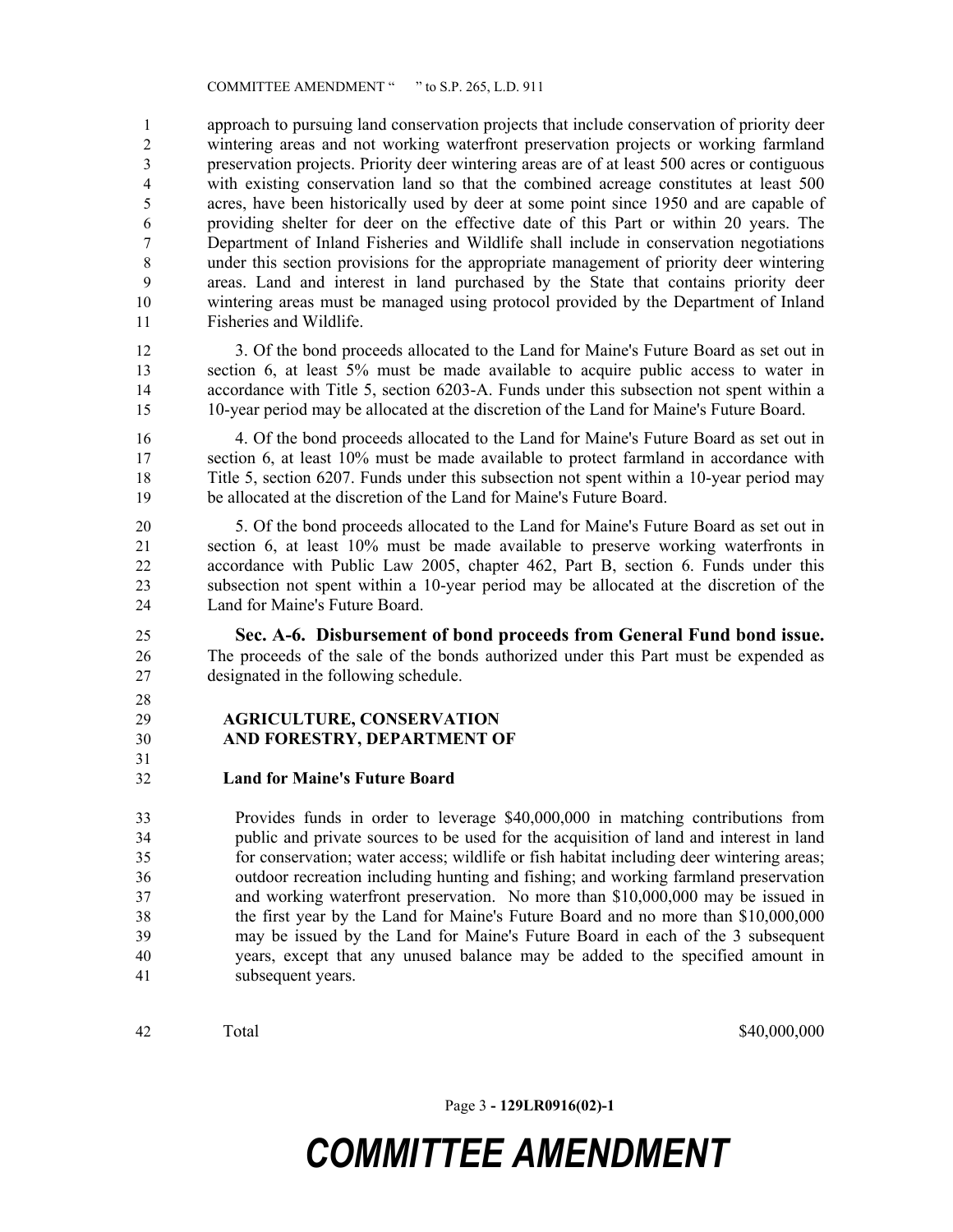#### **Bureau of Parks and Lands**

 Provides funds to make necessary capital improvements in the State's parks and historic sites. No more than \$4,000,000 may be issued in the first year by the Bureau of Parks and Lands and no more than \$4,000,000 may be issued by the Bureau of Parks and Lands in each of the 4 subsequent years, except that any unused balance may be added to the specified amount in subsequent years.

#### Total \$20,000,000 \$20,000,000 \$20,000,000 \$20,000,000 \$20,000,000 \$20,000 \$20,000 \$20,000 \$20,000 \$

 **Sec. A-7. Contingent upon ratification of bond issue.** Sections 1 to 6 do not become effective unless the people of the State ratify the issuance of the bonds as set forth in this Part.

 **Sec. A-8. Appropriation balances at year-end.** At the end of each fiscal year, all unencumbered appropriation balances representing state money carry forward. Bond proceeds that have not been expended within 10 years after the date of the sale of the bonds lapse to the Office of the Treasurer of State to be used for the retirement of general obligation bonds.

 **Sec. A-9. Bonds authorized but not issued.** Any bonds authorized but not issued within 5 years of ratification of this Part are deauthorized and may not be issued, except that the Legislature may, within 2 years after the expiration of that 5-year period, extend the period for issuing any remaining unissued bonds for an additional amount of 20 time not to exceed 5 years.

 **Sec. A-10. Referendum for ratification; submission at election; form of question; effective date.** This Part must be submitted to the legal voters of the State at a statewide election held in the month of November following passage of this Act. The municipal officers of this State shall notify the inhabitants of their respective cities, towns and plantations to meet, in the manner prescribed by law for holding a statewide election, to vote on the acceptance or rejection of this Part by voting on the following question:

 "Do you favor a \$60,000,000 bond issue to invest in state parks and historic sites, land conservation, water access, wildlife habitat, outdoor recreation opportunities including hunting and fishing, farmlands and working waterfronts to be matched by at least \$40,000,000 in private and public contributions?"

 The legal voters of each city, town and plantation shall vote by ballot on this question and designate their choice by a cross or check mark placed within a corresponding square below the word "Yes" or "No." The ballots must be received, sorted, counted and declared in open ward, town and plantation meetings and returns made to the Secretary of State in the same manner as votes for members of the Legislature. The Governor shall review the returns. If a majority of the legal votes are cast in favor of this Part, the Governor shall proclaim the result without delay and this Part becomes effective 30 days after the date of the proclamation.

Page 4 **- 129LR0916(02)-1**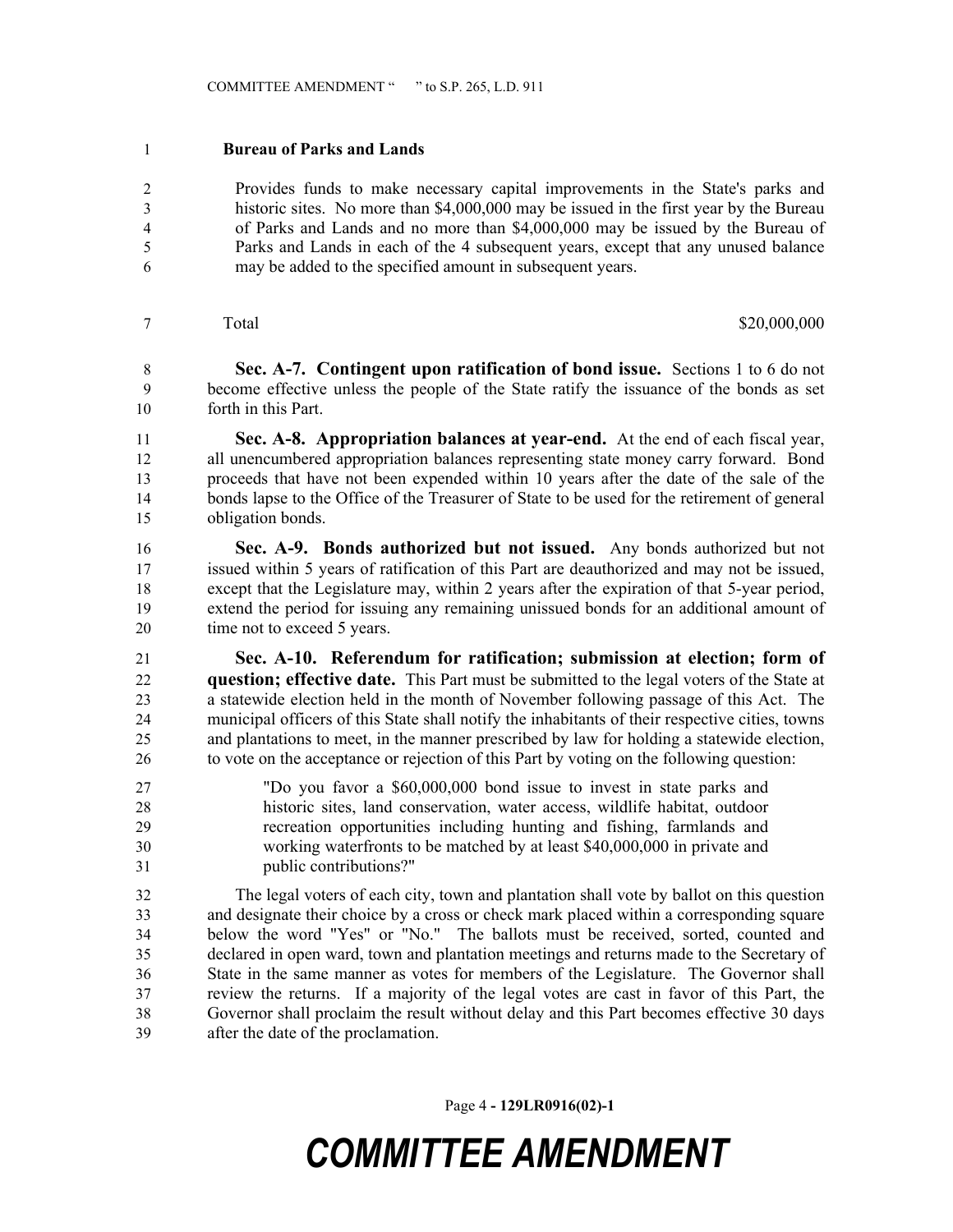The Secretary of State shall prepare and furnish to each city, town and plantation all ballots, returns and copies of this Part necessary to carry out the purposes of this referendum.

### **PART B**

**Sec. B-1. 5 MRSA §6201, sub-§1-B** is enacted to read:

 **1-B. Community conservation project.** "Community conservation project" means a conservation project of local or regional significance that promotes one or more of the following: public outdoor recreational access to lands and waters, including for underserved populations; public health; connections between conservation lands and population centers; local or regional agriculture; conservation of cultural and historical resources on undeveloped lands; protection of lakes, rivers or streams; conservation of fish or wildlife habitat; protection of public drinking water supplies; conservation of community forests; local economic development; opportunities for environmental learning; nonmotorized transportation options; or other priorities as determined by the board.

 **Sec. B-2. 5 MRSA §6201, sub-§2,** as enacted by PL 1987, c. 506, §§1 and 4, is amended to read:

 **2. Cooperating entities.** "Cooperating entities" means those private nonprofit organizations, municipal conservation commissions, local governments, federal agencies or other bodies designated by the Land for Maine's Future Board, pursuant to section 6203, as able to assist the State in the acquisition or management of conservation lands of statewide significance or for community conservation projects.

- **Sec. B-3. 5 MRSA §6203, sub-§3,¶A,** as amended by PL 1999, c. 769, §1, is further amended to read:
- A. Acquire property or an interest in property that is determined by the board to be of state statewide significance or for a community conservation project under the guidelines of this chapter;
- **Sec. B-4. 5 MRSA §6207, sub-§3,** as amended by PL 2011, c. 381, §1, is further amended to read:

 **3. Priorities.** Whenever possible, the Land for Maine's Future Fund and the Public Access to Maine Waters Fund must be used for land acquisition projects when matching funds are available from cooperating entities, as long as the proposed acquisition meets all other criteria set forth in this chapter. For acquisitions funded by the Land for Maine's Future Fund, the board shall give priority to projects that conserve lands with multiple outstanding resource or recreation values or a single exceptional value,; conserve and protect deer wintering areas,; help the State's natural ecosystems, wildlife and natural resources-based economies adapt to a changing climate; provide geographic representation; and build upon or connect existing holdings.

 When acquiring land or interest in land, the board shall examine public vehicular access rights to the land and, whenever possible and appropriate, acquire guaranteed public vehicular access as part of the acquisition.

Page 5 **- 129LR0916(02)-1**